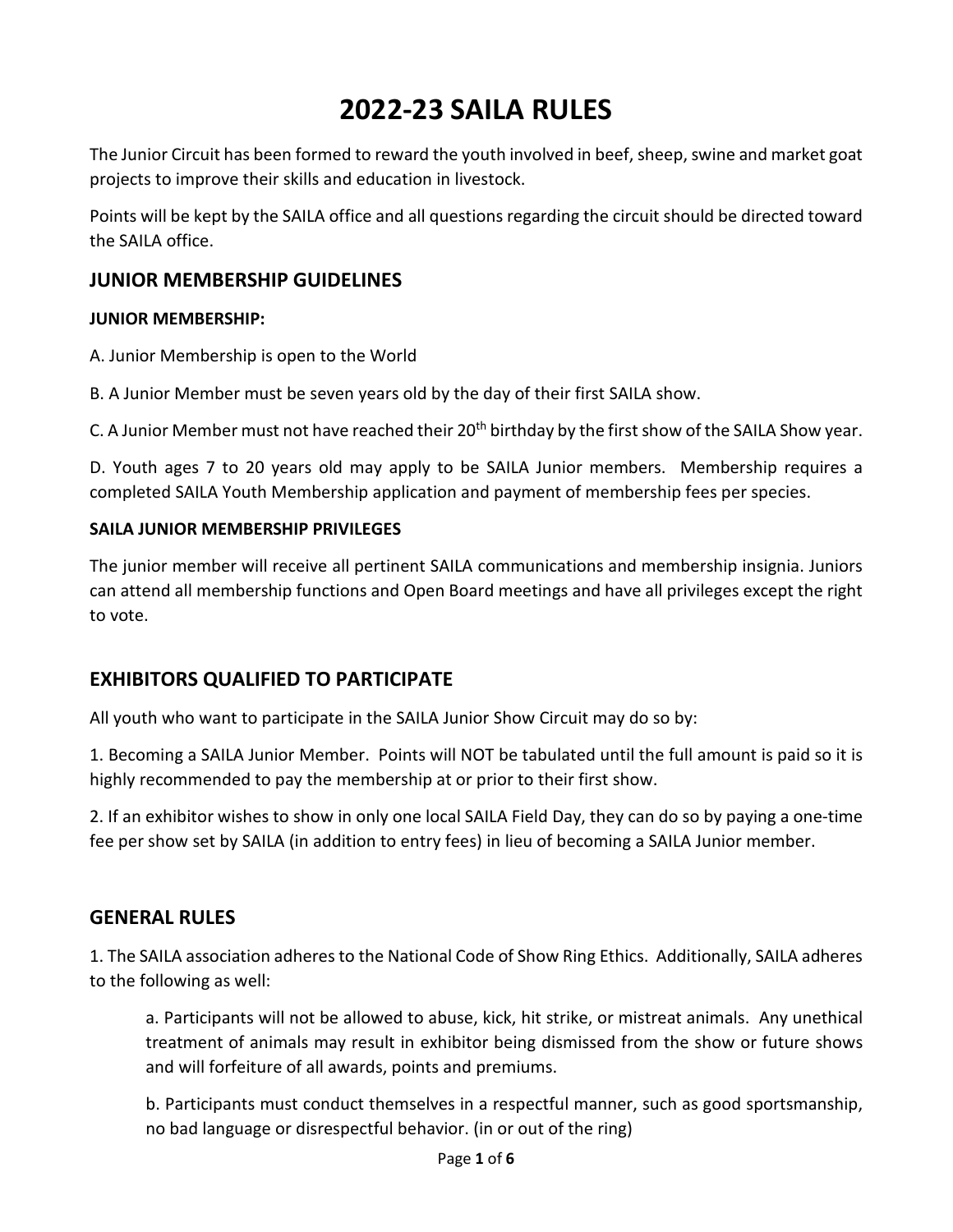2. Exhibitors must show their own animals. The only exception to this is when an exhibitor has more than one entry in a class OR if the exhibitor is in another ring showing another animal at the same time, then another eligible exhibitor will be allowed to show those additional class entries. In this case, the exhibitor owning the animal will receive the appropriate points. If an exhibitor enters a show, they must be present and show their own animals. If the exhibitor is unable to complete the show all entries will be scratched, and entry fees will not be refunded. Entries will not be allowed to be switched to another exhibitor after the show has started.

a. An eligible exhibitor is a youth that is registered and showing in the same show or a paid SAILA junior member.

3. In showmanship, exhibitors must show the animal that they are exhibiting in breeding or market. Exception: Pee Wee Showmanship

4. No exhibitor shall be eligible for entry or participation in SAILA or SAILA sanctioned shows when the Exhibitor now or previously, has been deemed ineligible for entry, participation, or attendance due to entry, rule, ethical violations or violations of the National Code of Show Ring Ethics, by either SAILA, another State Fair, County Fair or recognized livestock show.

If any exhibitors Parent(s)/Guardian(s) or Responsible Party have been deemed ineligible for entry, participation, or attendance due to entry, rule, ethical violations or violations of the National Code of Show Ring Ethics, either by SAILA, another State Fair, County Fair or recognized livestock show, that exhibitor is ineligible for entry, participation or attendance in any SAILA or SAILA sanctioned shows as well. Once an exhibitor has reached the legal age of 18 then that exhibitor may enter on their own behalf.

Anyone deemed ineligible from SAILA, a State Fair, County Fair, or recognized livestock show shall not be permitted to attend or be in attendance at any SAILA or SAILA sanctioned livestock show or event regardless of location or sponsor.

The SAILA Board of Directors reserves the right to review each person, occurrence and/or incident in a case-by-case situation.

5. SAILA reserves the right to request and scan/copy and keep record of any Credentials/Entry Forms, Federal or State Permits/Passes/Inspections/Paperwork at any time on any animal that is requesting entry in a SAILA or SAILA Sanctioned show.

6. All livestock will be screened for health issues - this will include, but not be limited to: Sheep/ goat fungus, ringworm, and lice. SAILA reserves the right at any time, before or during the show, to refuse entry of an animal if it is shows signs of sickness or considered contagious by the show veterinarian or the SAILA Show Management. If animal is refused, entry fees will not be refunded. If you question the status of your animal's health, PLEASE leave it at home.

7. Proof of ownership is NOT required to show. *SAILA recommends that all exhibitors follow the Arizona Department of Agriculture Seasonal Pass requirements for transportation. All out of state exhibitors should be in compliance with the Arizona Department of Agriculture Importation Regulations.*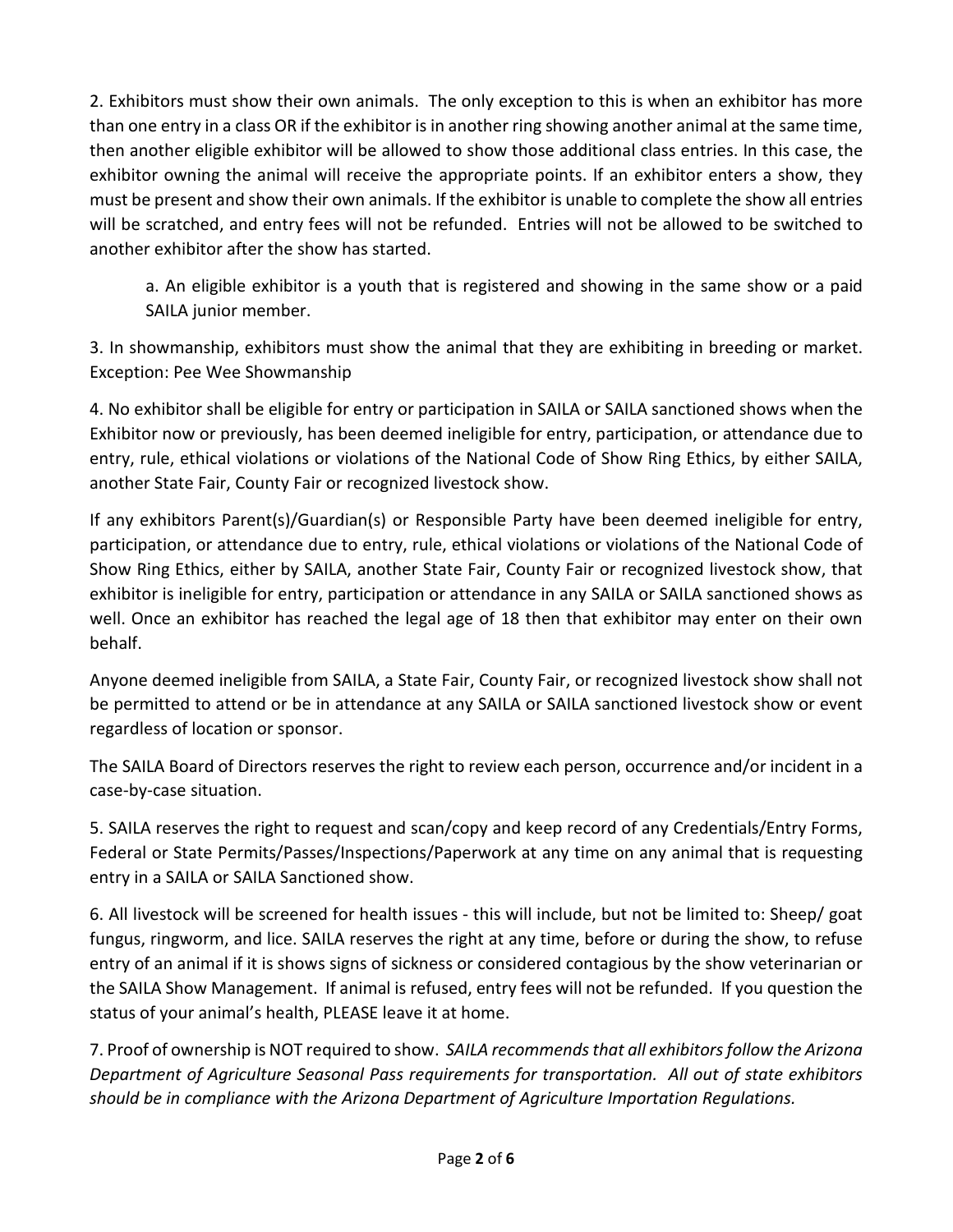8. Exhibitors are required to show and manage their animal(s) without assistance in the show ring. Unmanageable animals will be dismissed from the ring and entry fees will not be refunded.

9. Intact males of any species are not eligible to be shown.

10. Animal identification is required for entry into a SAILA show. The animal's ear tag, ear notch or permanent ID will be accepted. Saila reserves the right to check the animal's identification at the scale and/or at the show ring.

# **QUALIFYING DIVISIONS & CLASSES**

# **SHOWMANSHIP DIVISIONS:**

Junior = 7 to 11 years of age by day of show

Intermediate = turning 12 to 14 years of age by day of show

Senior = turning 15 or older during the SAILA show year

If the exhibitor will be changing divisions during the SAILA Show year, they will be allowed to show in the older age division from the beginning of the SAILA year, as their points will not change categories.

**Beef Divisions**: Market (1000 lbs & up), Prospect (700 - 999 lbs), Feeder (up to 699), Heifers (Not have calved), Junior, Intermediate and Senior Showmanship

**Sheep Divisions**: Market (100 lbs & up,) Prospect (up to 99 lbs), Breeding Ewes (that have not lambed), Junior, Intermediate and Senior Showmanship

**Swine Divisions**: Market (200 lbs & up), Prospect (up to 199 lbs), Gilts (that have not farrowed), Junior, Intermediate and Senior Showmanship

**Goat Divisions**: Market (60 lbs & up), Prospect (up to 59 lbs), Breeding Does (that have not Kidded), Junior, Intermediate and Senior Showmanship

### **Breeding Divisions:**

- 1. For registered livestock, registration papers must indicate the exhibitor as the owner, or the exhibitor must provide the registration papers accompanied with a lease agreement authorizing the exhibitor to show the animal. In the event the exhibitor fails to provide registrations papers and/or the lease agreement the entry will be entered into the commercial class.
- 2. In the case of Breeding Heifers, Breeding Sheep, Breeding Goats and Breeding Gilts animals must have registration papers or they will show in a Commercial Class.
- 3. All commercial breeding animal classes will be determined by weight not age.
- 4. Female breeding animals that have given birth and produced offspring will not be allowed to show.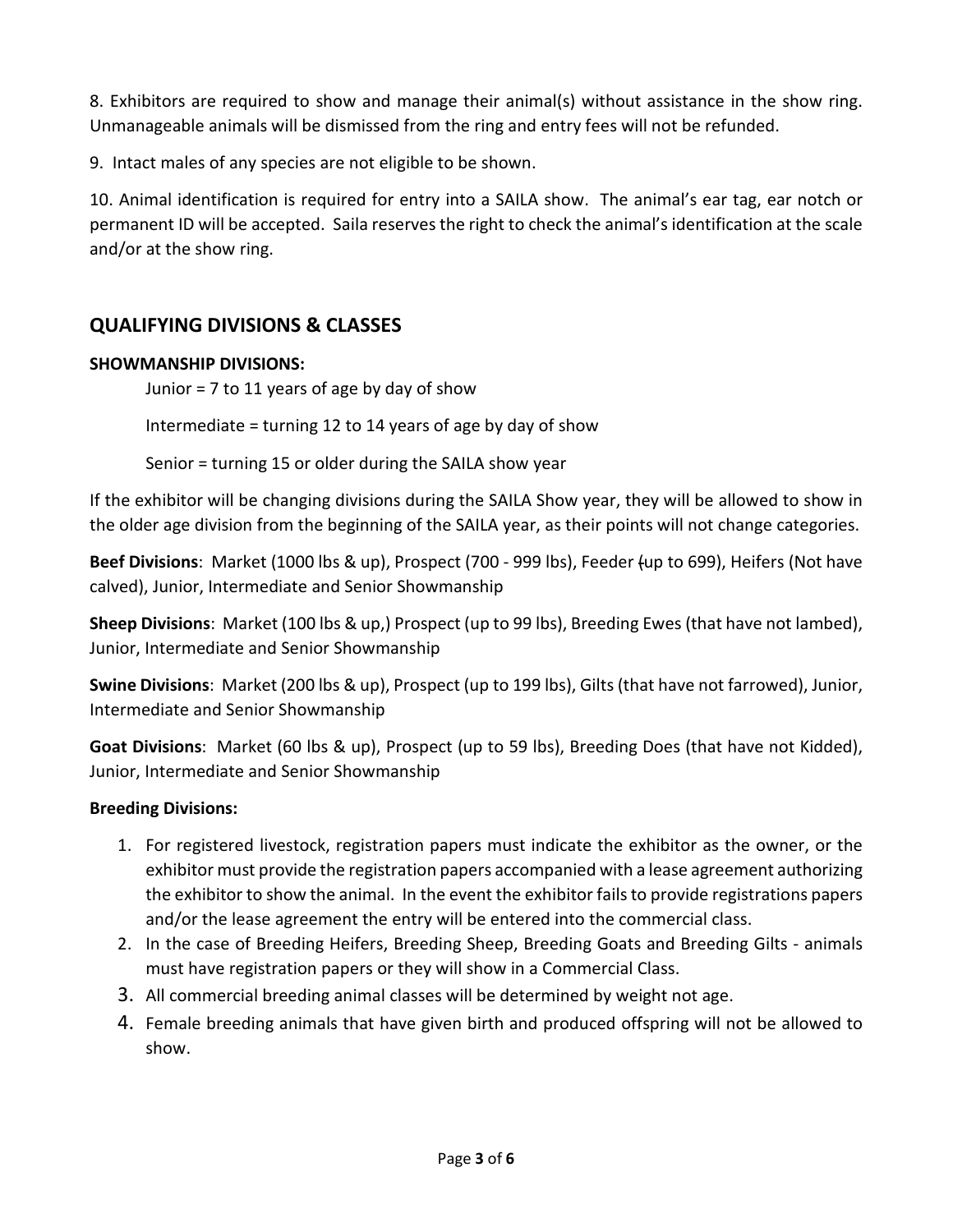# **SAILA SHOW CIRCUIT CHAMPION OF CHAMPIONS AWARDS PROGRAM:**

The 2022-2023 SAILA Junior Show Circuit program will award points to SAILA Junior Members who have competed in approved shows, beginning with the March 6, 2022, Junior Livestock Show.

Points will be awarded at all SAILA Field Day Shows and all SAILA Sanctioned Shows that are open to the entire world. Additional shows meeting criteria determined by the SAILA Board of Directors, may also become pointed shows. Exhibitors will have points accumulated based on 100% of the total available SAILA & SAILA Sanctioned shows in a show year, and the one lowest score will be dropped by SAILA Management.

## **CHAMPION OF CHAMPIONS AWARDS WILL BE PRESENTED IN THE FOLLOWING CATEGORIES:**

**BEEF** 1) Jr. Showmanship 2) Intermediate Showmanship 3) Sr. Showmanship 4) Market Beef 5) Heifers

**SWINE** 1) Jr. Showmanship 2) Intermediate Showmanship 3) Sr. Showmanship 4) Market Swine 5) Gilts

**SHEEP** 1) Jr. Showmanship 2) Intermediate Showmanship 3) Sr. Showmanship 4) Market Lambs 5) Breeding Ewes

**MARKET GOATS** 1) Jr. Showmanship 2) Intermediate Showmanship 3) Sr. Showmanship 4) Market Goats 5) Breeding Does

**QUIZ BOWL** 1) Junior 2) Intermediate 3) Senior

#### **PREMIER EXHIBITOR**

These awards are presented to the Junior, Intermediate and Senior that are the highest-ranking individual in three categories, i.e. market, breeding, showmanship and the Quiz Bowl. This award may only be won once within an age division.

#### **ALL AROUND EXHIBITORS**

To be eligible, exhibitors must show at least two species in four different categories, i.e. having a market steer, and showing in beef showmanship, and having a breeding swine, and showing in swine showmanship. The Quiz Bowl will also count as a category. A maximum of two divisions per species will be counted. The All-Around winner will be determined by the ranking within each category, rather than a total amount of points. There will only be one All Around Award given per year.

### **OUTSTANDING SPECIES EXHIBITOR**

These awards are presented to the highest and second highest ranking individual in four categories, which include market, breeding, and showmanship of one species as well as the Quiz Bowl Contest.

### **GRAND TOUR SHOW AWARD**

Exhibitors that are paid SAILA Youth members that enter and show at all SAILA Field Day Shows and all SAILA Sanctioned Shows will be rewarded with a special award.

a. If a SAILA sanctioned or hosted show is offered at the same time as the exhibitor's residential county fair; the exhibitor will not be penalized for the Grand Tour Show Award for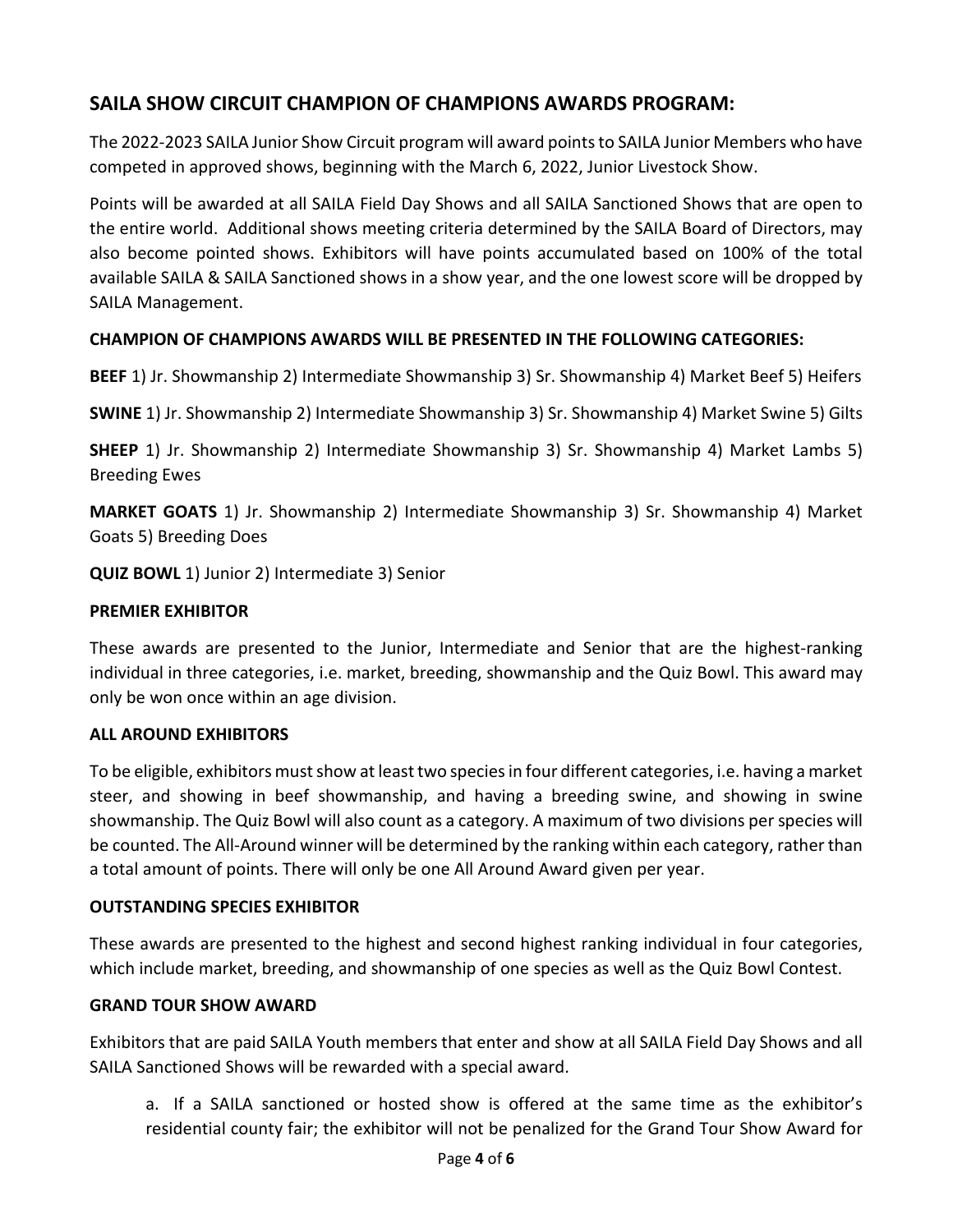attending their county fair instead of the SAILA Show. Exhibitor must notify SAILA Management in writing prior to the close of online registration for said show.

## **POINTS**

Exhibitors will have points accumulated based on 100% of the total available SAILA & SAILA Sanctioned shows in a show year, and the one lowest score will be dropped by SAILA Management.

## **Market & Breeding Classes:**

Points will be awarded as follows: the number of points for 1st place will be equal to the number of animals in a particular class. Each subsequent exhibitor will receive one less point respectively. Ex. - In a class of 10, 1st place receives 10, 2nd receives 9, 3rd receives 8 and so on.

### **Champion Points**:

Champion points will be awarded as follows:

For 10+ Animals in the Division: Champion – 10 points; Reserve Champion – 7 points;  $3^{rd}$  Overall – 4 points.

For 9 or less Animals in the Division: Champion – 6 points; Reserve Champion – 4 points;  $3<sup>rd</sup>$ Overall – 2 points.

In the event that the Champion or Reserve should come out of a class with fewer numbers than other classes within the division (i.e. Feeder Lambs), the following will occur: The Champion will receive as many points as the highest placing animal in the largest class, plus the additional 10 points, with the Reserve Champion receiving 7 additional points. This will ensure that the animal deemed the most superior within a division will receive the most points.

# **Breed Champions**:

Crossbred Breed Champion Points will be awarded as follows: Champion – 6 points; Reserve Champion  $-4$  points; 3<sup>rd</sup> Overall Crossbred  $-2$  points.

Breed Champion Points for Registered animals will be awarded as follows: Champion – 5 points; Reserve Champion – 3 points.

If the breed champion or reserve champion comes out of a class with fewer numbers than other classes within the respective breed; the champion and/or reserve will receive as many points as the highest placing animal in the largest class, plus the additional champion points, unless they came out of the same class.

# **Supreme Breeding Champions**:

Supreme Breeding Champion points will be awarded as follows:

For 10+ Animals in the Division: Supreme Champion – 10 points; Reserve Supreme – 7 points;  $3<sup>rd</sup>$  Overall – 4 points.

For 9 or less Animals in the Division: Supreme Champion – 6 points; Reserve Supreme – 4 points;  $3<sup>rd</sup>$  Overall – 2 points.